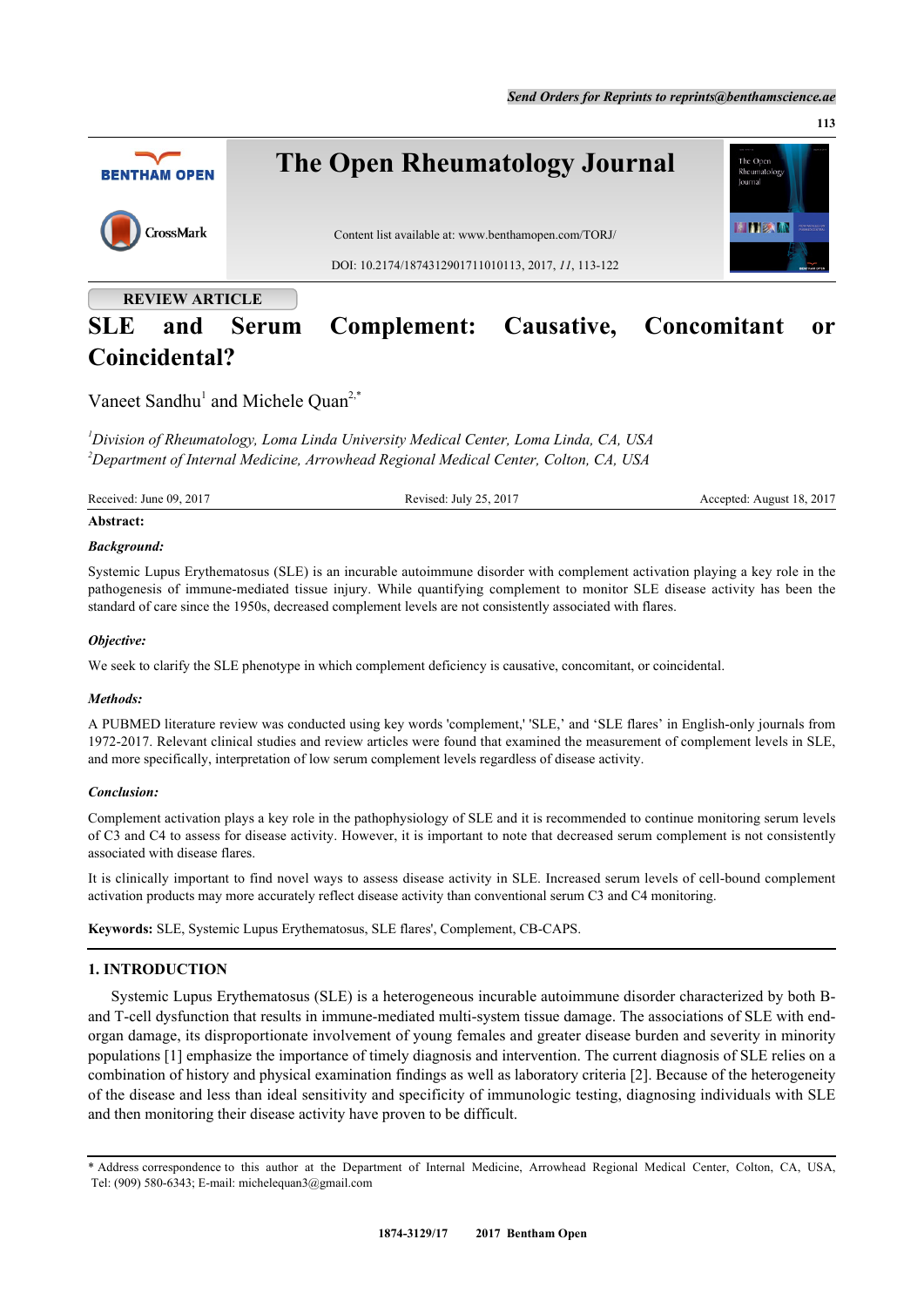#### **114** *The Open Rheumatology Journal, 2017, Volume 11 Sandhu and Quan*

While standard laboratory testing for SLE includes antinuclear antibody (ANA) and anti-double-stranded DNA (anti-dsDNA) [\[3](#page-6-2)] among other autoantibodies, complement activation has proven pivotal in the pathogenesis of SLErelated immune complex damage [\[4](#page-6-3)] Fig. (**[1](#page-1-0)**). For years, serum complement proteins, C3 and C4 specifically, have been used to gauge SLE disease activity (SLEDAI); so much so that recent recommendations have included reduced serum complement levels (C3, C4, CH50) in the classification criteria of SLE [\[2](#page-6-1)]. However, a confounding factor often encountered in monitoring serum complement levels to ascertain SLE disease activity lies within the subset of SLE patients with a primary complement deficiency. In this subset of patients, who may be asymptomatic, complement levels may indefinitely be low and thus result in misinterpretation of laboratory testing. To this effect, ongoing biomarker research has now also implicated monitoring cell-bound complement activation products (CB-CAPS) in place of serum complements with greater sensitivity in SLE diagnosis [\[5](#page-6-4), [6\]](#page-6-5). In the present study, we seek to clarify the SLE phenotype in which complement deficiency is causative, concomitant, or coincidental to guide clinicians in providing timely and appropriate management.

<span id="page-1-0"></span>

**Fig. (1). Suggested roles for complement in the pathogenesis of SLE.** Complement dysfunction (CD) is proposed to accelerate several steps in the pathogenic pathways. Ultraviolet (UV) light and viral infection are examples of environmental influence. IC, immune complex.

# **2. METHODS**

We conducted a PUBMED literature review using key words 'complement,' 'SLE,' and 'SLE flares in English only journals from 1972-2017. Relevant clinical studies and review articles were found that examined the measurement of serum complement levels in SLE. Of particular interest was the interpretation of low complement levels in patients irrespective of their individual disease activity.

# **2.1. The Complement System and SLE**

The complement system is a complex pathway in the immune system composed of proteins and receptors that improve the ability of antibodies and phagocytes to remove microbes and damaged cells from an organism. In addition to its function in combating infectious diseases, it also plays a key role in the inflammatory response prompted by immune complex deposition in numerous autoimmune diseases, including SLE.

Most complement proteins circulate in an inactive form and can be activated by three pathways: the classical pathway, the alternative pathway and the lectin pathway Fig. (**[2](#page-5-0)**). Regardless of the pathway, cleavage of C3 and C5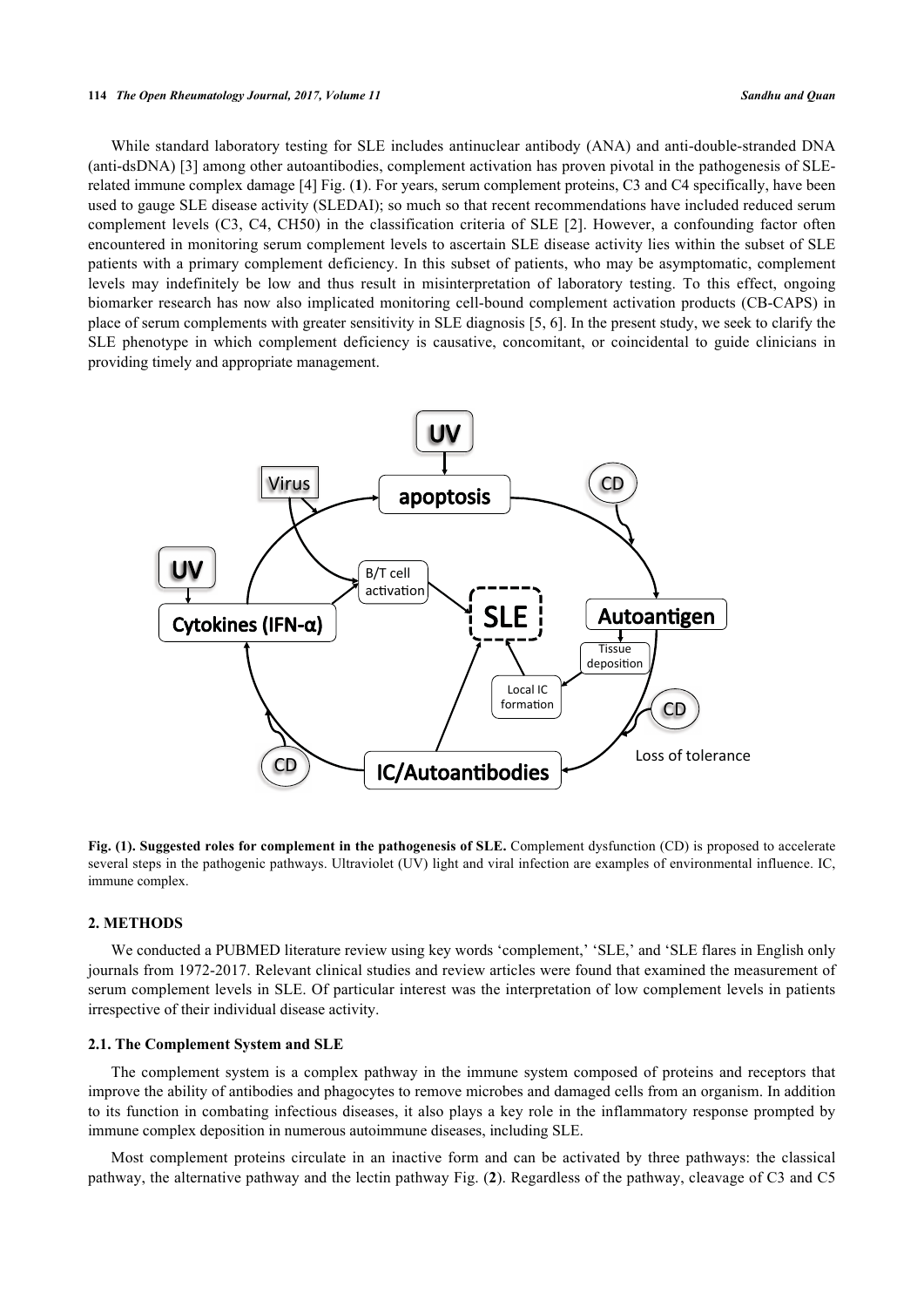ultimately occurs, *producing C3a and C5a anaphylatoxins, C3b opsonins, and C5b for the creation of the membrane attack complex* (MAC), which comprises fragments of C3b, iC3b and C3d that act as a bridge to phagocytic cells. There is also the *production of chemotactic factors, inflammatory modulators* [\[7](#page-6-6) - [9](#page-7-0)] *and antibody production,* whereby antigens bind to C3d, which interacts with complement receptors and B cell receptors on B-type lymphocytes that *activate, proliferate and produce antibodies* [\[10\]](#page-7-1). The complement pathway then assists in clearance of immune complexes and cell lysis *via* the membrane attack complex and removal of apoptotic cells and debris *via* C1q, C4b and C3b, which enhance the ingestion of dead cells by phagocytes [[11](#page-7-2) - [13](#page-7-3)].

Numerous studies have demonstrated a decrease in complement proteins in patients with active SLE, for which quantifying complements have become a standard of care since the 1950s [\[14](#page-7-4) - [16](#page-7-5)]. Inherited deficiencies of the complement system, however, demonstrate an independent predisposition of affected individuals to bacterial infections and SLE [\[17](#page-7-6) - [19](#page-7-7)]. Complement deficiencies are said to comprise between 1 and 10% of all primary immune deficiencies[[18\]](#page-7-8), with an increased association of early complement pathway deficiencies (C1q, C2, C4) in autoimmune diseases [[20,](#page-7-9) [21\]](#page-7-10) like SLE and deficiencies in late complement pathway components (C5-C9) associated with infections, particularly pneumococcal, influenza, and Neisseria infections [[22\]](#page-7-11).

It is the loss of self-tolerance that results in autoantibody production in SLE patients with impaired clearance of apoptotic debris. C1q and other proteins typically assist in the removal of apoptotic material, which may explain why C1q deficiency has specifically been associated with impaired immune complex and apoptotic cell clearance [[23](#page-7-12)]. Anti-C1q antibodies also bear a direct association with renal involvement in SLE and potential predilection for renal flares. The central pathway for complement activation in SLE is the classical pathway when activated by immune complexes, which present decreased serum levels of C1q (90-93%), C1r/s (50-57%), C4 (75%), and C2 (10%) (14-17). A more recent review of C1q-deficient patients identified the SLE phenotype to include discoid rash, oral ulcers and anti-smith antibodies with an unusually negative anti-dsDNA and less frequent arthritis [[24](#page-7-13), [25\]](#page-7-14), implicating potential utility in screening dsDNA-negative cutaneous lupus with serum C1q levels.

While C3 may also be low in SLE, its levels tend to remain normal due to the inhibition of classical pathway activation by C4 binding protein [[26\]](#page-7-15). Low levels of C3 are usually associated with low levels of Factor B, indicating an increased C3 turnover through involvement of the alternative pathway [[27,](#page-7-16) [28\]](#page-7-17).

C4 protein is encoded by two genes (C4A and C4B), each with different functions and different genes on chromosome 6[[29\]](#page-7-18). Both components demonstrate differences in binding reactivity, with C4B binding twice as effectively as C4A to antibody-coated RBCs but C4A more avidly binding to the protein-antigen complexes. Complete or homozygous deficiency of C4 [missing both C4A genes, reflecting homozygosity for human leukocyte antigen [HLA-B8 (DR3)] is uncommon in the general population but is one of the strongest genetic risk factors for SLE and may result in lupus-like disease in up to 80% of known affected individuals [\[30](#page-8-0) - [32\]](#page-8-1). Of note, the most consistent HLA associations with SLE include HLA-DRB1\*03:01 (DR3) and HLA-DRB1\*15:01 (DR2) and their respective extended haplotypes in European populations [\[33\]](#page-8-2). Though rarely done in SLE, genetic testing is required to determine C4 genetic deficiency; levels of C4 may be 0, 25, 50, or 75 percent of normal, depending upon whether the specific individual inherits four, three, two, or one non-expressed allele(s), respectively. In these individuals, the C4 level is at borderline being low throughout life and, if SLE develops, the level of C4 tends to decline more than the baseline levels. Furthermore, because these patients will continue to show low or low-normal total C4, even with effective treatment of disease, our tendency to rely on declining C4 as a surrogate for SLE flares becomes limited. There are two explanations for this picture:

1. The disease is in remission and patient is C4A-deficient (*i.e.* lacks expressed C4A alleles) such that the patient will indefinitely have a low serum C4.

2. There is ongoing classical pathway activation due to active disease (it is important in this scenario to repeat C4 to ensure that the levels are, in fact, low and not due to lab error). As noted, the interpretation of a low serum C4 in a patient with SLE can be complex because reduced levels may be due to the complement consumption or deficiency of one or more alleles or even both scenarios in one patient. In addition, while inherited deficiencies of the complement system are characterized by the static absence of a single complement component, in consumption (as in SLE), there is a fluctuation over time and a decrease in multiple components of complement *i.e*. low C2, C3, and C4. In the face of uncertainty, a blood sample may be sent to a commercial laboratory specializing in complement tests. To determine the number of C4 alleles at the DNA level, the sample would need to be sent to a research laboratory where HLA typing can determine if the patient carries the HLA-B8, DR3 haplotype. Definitive reviews have been published on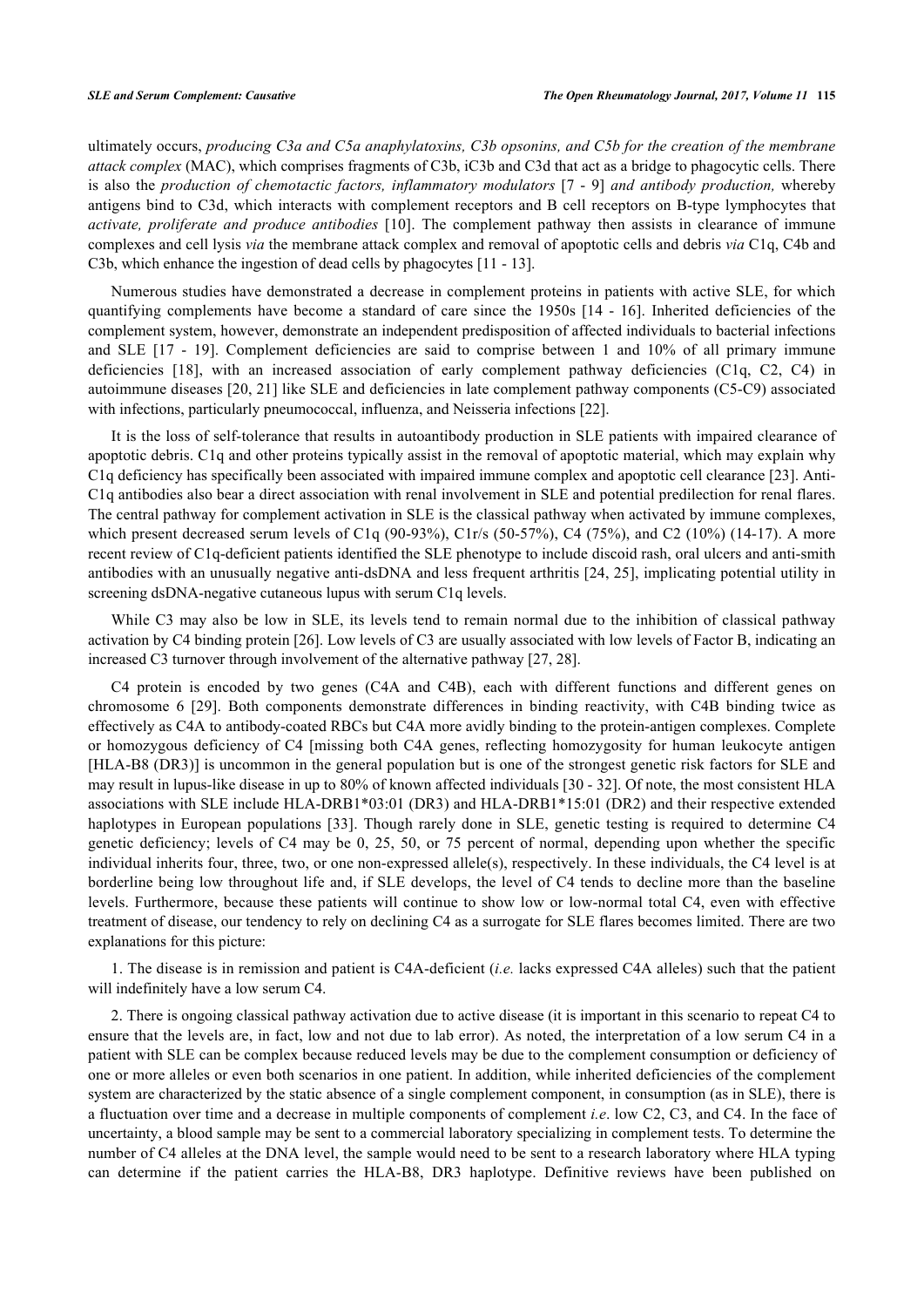determining the number of C4 genes in a large number of normal controls and SLE patients[[34](#page-8-3) - [36](#page-8-4)].

The total hemolytic complement (THC or CH50) assesses the ability of serum to lyse sheep red blood cells sensitized with rabbit immunoglobulin M antibody. All components of the classical pathway are required to give a normal CH50, which makes it a useful tool for detecting a deficiency of the classical pathway. It does not assess the alternative pathway because factors B, D, and properdin are not required for the classical pathway. A very low or zero CH50 can result from a genetic deficiency of one or more complement proteins. Moderate reductions in CH50 are often seen in pathologic processes secondary to immune complex formation [[37\]](#page-8-5).

While complement activation is a hallmark of the pathogenesis of SLE with decreases associated with hematologic and renal disease [\[38](#page-8-6)], decreased complement levels are not consistently associated with flares. In fact, drawbacks of measuring complement levels to assess disease activity include:

1. Variations in complement protein levels due to the individual genetic polymorphisms.

2. Production and breakdown of complement proteins vary with SLE disease activity and individual synthesis response variability. C3 and C4 are also acute phase reactants, implicating an increased synthesis rate in response to inflammatory stimuli. Similarly, this increased synthesis rate may compensate for the increased breakdown demonstrated in SLE due to complement activation [\[39](#page-8-7)].

3. Serum complement levels may vary when compared to the tissue levels as demonstrated previously with glomerular basement membrane deposition of complement [\[40](#page-8-8), [41](#page-8-9)].

4. Autoantibodies to C1q may activate complement in vivo and activate the complement system regardless of disease activity.

Additional studies measuring complement activation products allow for a different, albeit controversial, approach to monitoring SLE disease activity. Elevated levels suggest that SLE (or other diseases in question) is active, while low levels imply that consumption is greater than synthesis [[42](#page-8-10)]. While this is older literature, a functional assay was suggested at the time for all patients with SLE. Unfortunately, direct measurement of complement activation products is not routinely available, is short-lived and may also be affected by activation during the procurement and freeze thawing. Recent data, however, has identified serum cell-bound complement activation products (CB-CAPS) with half-lives as long as the hematopoietic cells with which C3d and C4d (erythrocytes EC4d, B-type lymphocytes BC4d) are bound [\[43](#page-8-11)]. These CB-CAPS are identified in most patients with SLE and have demonstrated greater sensitivity and specificity compared to the use of low serum complements for the diagnosis of SLE [[6,](#page-6-5) [44\]](#page-8-12). Similar studies have demonstrated that elevated levels of complement split products, particularly those of the alternative and terminal pathway activation, may more accurately reflect disease activity than conventional monitoring of complement C3 and C4 in predicting an impending SLE flare [\[41](#page-8-9), [45](#page-8-13)]. More studies are indicated to clarify this concept and are ongoing with CB-CAPS demonstrated to be quite specific (80-90%) for and present even in mild SLE [[43,](#page-8-11) [44\]](#page-8-12).

The Avise Lupus test was developed in response to the limitations of current diagnostic tests for SLE[[6](#page-6-5)]. It incorporates objective measurement of CB-CAPs and autoantibodies associated with connective tissue diseases. Validation studies have demonstrated that the test has high sensitivity and specificity, and even higher sensitivity than the American College of Rheumatology (ACR) score [\[6\]](#page-6-5). This supports earlier findings that CB-CAPs are valuable biomarkers of SLE and that the Avise Lupus test can be an effective supplement in the diagnosis of SLE when clinical and immunological features of SLE are insufficient [\[46](#page-8-14), [47](#page-8-15)].

#### **CONCLUSION**

The SLE classification criteria was initially set forth in 1982 [[48\]](#page-8-16) by the ACR, which was revised in 1997 [\[49](#page-8-17) - [52\]](#page-9-0). The Systemic Lupus Collaborating Clinics (SLICC) cohort published a new set of validated criteria in 2012, to include at least one clinical and one immunological criterion in 4 of 17 criteria (Table **[1](#page-4-0)**). One of these criteria includes low serum complement levels of C3, C4 and total complement (CH50), signifying the vital role of complement in SLE.

Testing complement levels has been a standard component of laboratory evaluation to help assess disease activity when monitoring patients with SLE. Low complement levels often signify active lupus, especially lupus nephritis. However, it is difficult to ascertain whether low complement levels are due to consumption during inflammation or due to an inherent deficiency of one or more alleles. Even more obfuscating, the two scenarios may exist in one individual.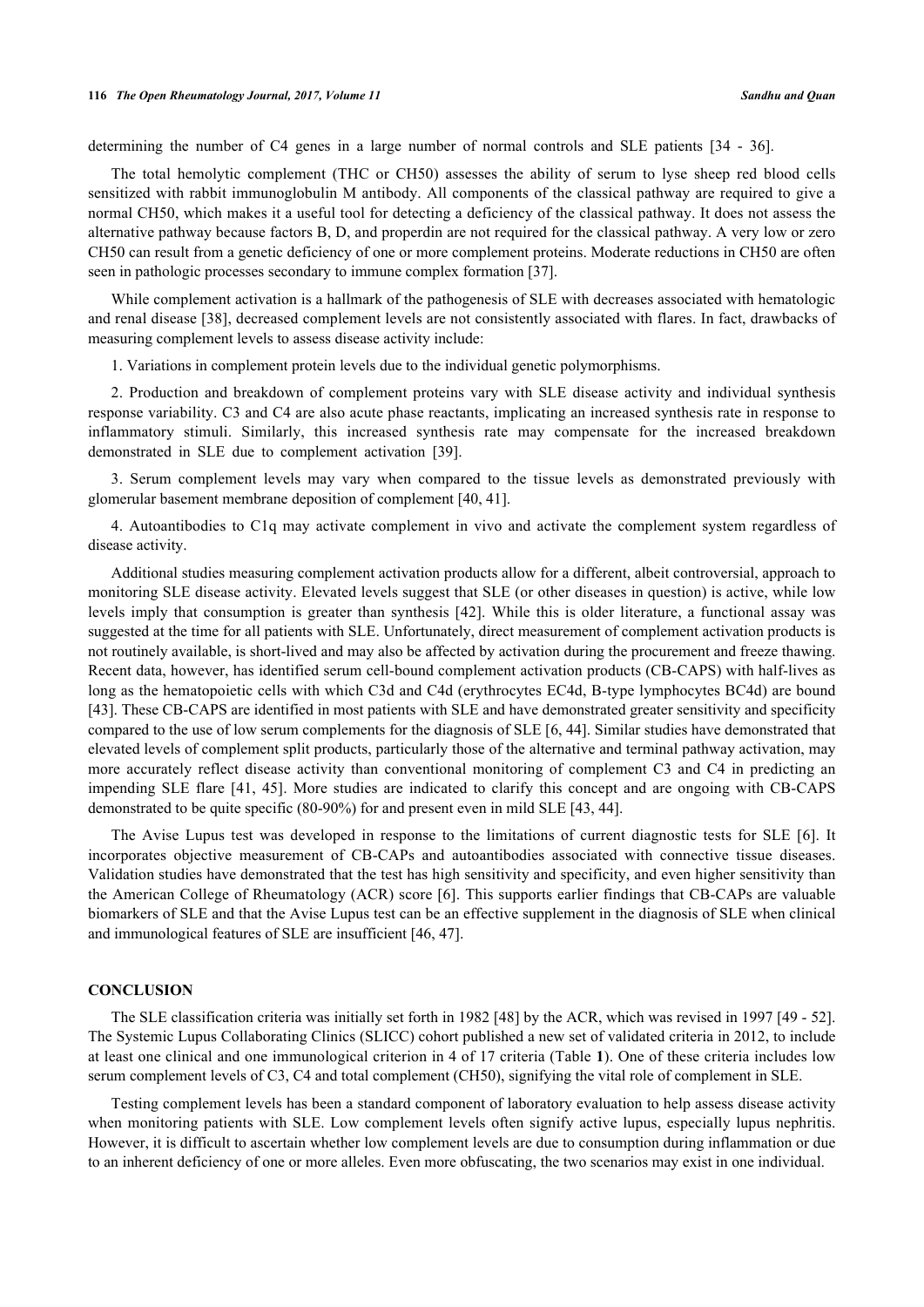| <b>ACR Criteria for Classification of Systemic Lupus</b><br>Erythematosus [48, 49] |                                                                                                                                                                                                                                                                                 | <b>SLICC Criteria for the Classification of Systemic Lupus Erythematous [50]</b>                                                          |                                                                                                                                                                                                                                                                                                                                                                                                                              |  |
|------------------------------------------------------------------------------------|---------------------------------------------------------------------------------------------------------------------------------------------------------------------------------------------------------------------------------------------------------------------------------|-------------------------------------------------------------------------------------------------------------------------------------------|------------------------------------------------------------------------------------------------------------------------------------------------------------------------------------------------------------------------------------------------------------------------------------------------------------------------------------------------------------------------------------------------------------------------------|--|
| (4 of 11 criteria)*                                                                |                                                                                                                                                                                                                                                                                 | (4 of 17 criteria, including at least one clinical criterion and one immunologic<br>criterion; OR biopsy proven lupus nephritis) $\Delta$ |                                                                                                                                                                                                                                                                                                                                                                                                                              |  |
| Criterion                                                                          | Definition                                                                                                                                                                                                                                                                      | Criterion                                                                                                                                 | Definition                                                                                                                                                                                                                                                                                                                                                                                                                   |  |
|                                                                                    |                                                                                                                                                                                                                                                                                 | Clinical Criteria                                                                                                                         |                                                                                                                                                                                                                                                                                                                                                                                                                              |  |
| Malar Rash                                                                         | Fixed erythema, flat or raised, over the<br>malar eminences, tending to spare the<br>nasolabial folds                                                                                                                                                                           | Acute Cutaneous Lupus                                                                                                                     | Lupus malar rash (do not count if malar discoid); bullous<br>lupus; toxic epidermal necrolysis variant of SLE;<br>maculopapular lupus rash; photosensitive lupus rash (in the<br>absence of dermatomyositis); OR subacute cutaneous<br>lupus (nonindurated psoriaform and/or annular polycyclic<br>lesions that resolve without scarring, although occasionally<br>with postinflammatory dyspigmentation or telangiectasias) |  |
| Photosensitivity                                                                   | Skin rash as a result of unusual reaction to<br>sunlight, by patient history or clinician<br>observation                                                                                                                                                                        | Chronic Cutaneous<br>Lupus                                                                                                                | Classic discoid rash; localized (above the neck);<br>generalized (above and below the neck); hypertrophic<br>(verrucous) lupus; lupus panniculitis (profundus); mucosal<br>lupus; lupus erythematosus tumidus; chilblains lupus; OR<br>discoid lupus/lichen planus overlap                                                                                                                                                   |  |
| Discoid Rash                                                                       | Erythematosus raised patches with<br>adherent keratotic scaling and follicular<br>plugging; atrophic scarring may occur in<br>older lesions                                                                                                                                     | Nonscarring Alopecia                                                                                                                      | Diffuse thinning or hair fragility with visible broken hairs<br>(in the absence of other causes, such as alopecia areata,<br>drugs, iron deficiency, and androgenic alopecia)                                                                                                                                                                                                                                                |  |
| Oral Ulcers                                                                        | Oral or nasopharyngeal ulceration, usually<br>painless, observed by a clinician                                                                                                                                                                                                 | Oral or Nasal Ulcers                                                                                                                      | Palate, buccal, tongue, OR nasal ulcers (in the absence of<br>other causes, such as vasculitis, Behçet's disease, infection<br>[herpesvirus], inflammatory bowel disease, reactive<br>arthritis, and acidic foods)                                                                                                                                                                                                           |  |
| Arthritis                                                                          | Nonerosive arthritis involving two or more<br>peripheral joints, characterized by<br>tenderness, swelling, or effusion                                                                                                                                                          | Joint Disease                                                                                                                             | Synovitis involving two or more joints, characterized by<br>swelling or effusion OR<br>Tenderness in two or more joints and at least 30 minutes of<br>morning stiffness                                                                                                                                                                                                                                                      |  |
| Serositis                                                                          | Pleuritis - Convincing history of pleuritic<br>pain or rubbing heard by a clinician or<br>evidence of pleural effusion OR                                                                                                                                                       | Serositis                                                                                                                                 | Typical pleurisy for more than one day, pleural effusions,<br>or pleural rub, OR                                                                                                                                                                                                                                                                                                                                             |  |
|                                                                                    | Pericarditis – Documented by ECG, rub,<br>or evidence of pericardial effusion                                                                                                                                                                                                   |                                                                                                                                           | Typical pericardial pain (pain with recumbency improved<br>by sitting forward) for more than one day, pericardial<br>effusion, pericardial rub, or pericarditis by<br>electrocardiography in the absence of other causes, such as<br>infection, uremia, and Dressler's syndrome                                                                                                                                              |  |
| Renal Disorder                                                                     | Persistent proteinuria greater than 500<br>$mg/24$ hours or greater than $3+$ if<br>quantitation not performed OR                                                                                                                                                               | Renal                                                                                                                                     | Urine protein-to-creatinine ratio (or 24-hour urine protein)<br>representing 500 mg protein/24 hours, OR                                                                                                                                                                                                                                                                                                                     |  |
|                                                                                    | Cellular casts - May be red cell,<br>hemoglobin, granular, tubular, or mixed                                                                                                                                                                                                    |                                                                                                                                           | Red blood cell casts                                                                                                                                                                                                                                                                                                                                                                                                         |  |
| Neurologic<br>Disorder                                                             | Seizures OR psychosis – In the absence of<br>offending drugs or known metabolic<br>derangements (uremia, ketoacidosis, or<br>electrolyte imbalance)                                                                                                                             | Neurologic                                                                                                                                | Seizures; psychosis; mononeuritis multiplex (in the<br>absence of other known causes, such as primary vasculitis);<br>myelitis; peripheral or cranial neuropathy (in the absence<br>of other known causes, such as primary vasculitis,<br>infection, and diabetes mellitus); OR acute confusional<br>state (in the absence of other causes, including<br>toxic/metabolic, uremia, drugs)                                     |  |
| Hematologic<br>Disorder                                                            | Hemolytic anemia - With reticulocytosis<br>OR.<br>Leukopenia - Less than 4000/mm3 total<br>on two or more occasions OR<br>Lymphopenia - Less than 1500/mm3 on<br>two or more occasions OR<br>Thrombocytopenia - Less than<br>100,000/mm3 (in the absence of offending<br>drugs) | Hemolytic Anemia                                                                                                                          | Hemolytic anemia                                                                                                                                                                                                                                                                                                                                                                                                             |  |
|                                                                                    |                                                                                                                                                                                                                                                                                 | Leukopenia or<br>Lymphopenia                                                                                                              | Leukopenia $(\leq 4000/\text{mm}3$ at least once) (in the absence of<br>other known causes, such as Felty's syndrome, drugs, and<br>portal hypertension), OR                                                                                                                                                                                                                                                                 |  |
|                                                                                    |                                                                                                                                                                                                                                                                                 |                                                                                                                                           | Lymphopenia (<1000/mm3 at least once) (in the absence<br>of other known causes, such as glucocorticoids, drugs, and<br>infection)                                                                                                                                                                                                                                                                                            |  |
|                                                                                    |                                                                                                                                                                                                                                                                                 | Thrombocyto-penia                                                                                                                         | Thrombocytopenia (<100,000/mm3) at least once in the<br>absence of other known causes, such as drugs, portal<br>hypertension, and thrombotic thrombocytopenic purpura                                                                                                                                                                                                                                                        |  |
| Immunologic Criteria                                                               |                                                                                                                                                                                                                                                                                 |                                                                                                                                           |                                                                                                                                                                                                                                                                                                                                                                                                                              |  |

# <span id="page-4-0"></span>**Table 1. Classification criteria for systemic lupus erythematosus.**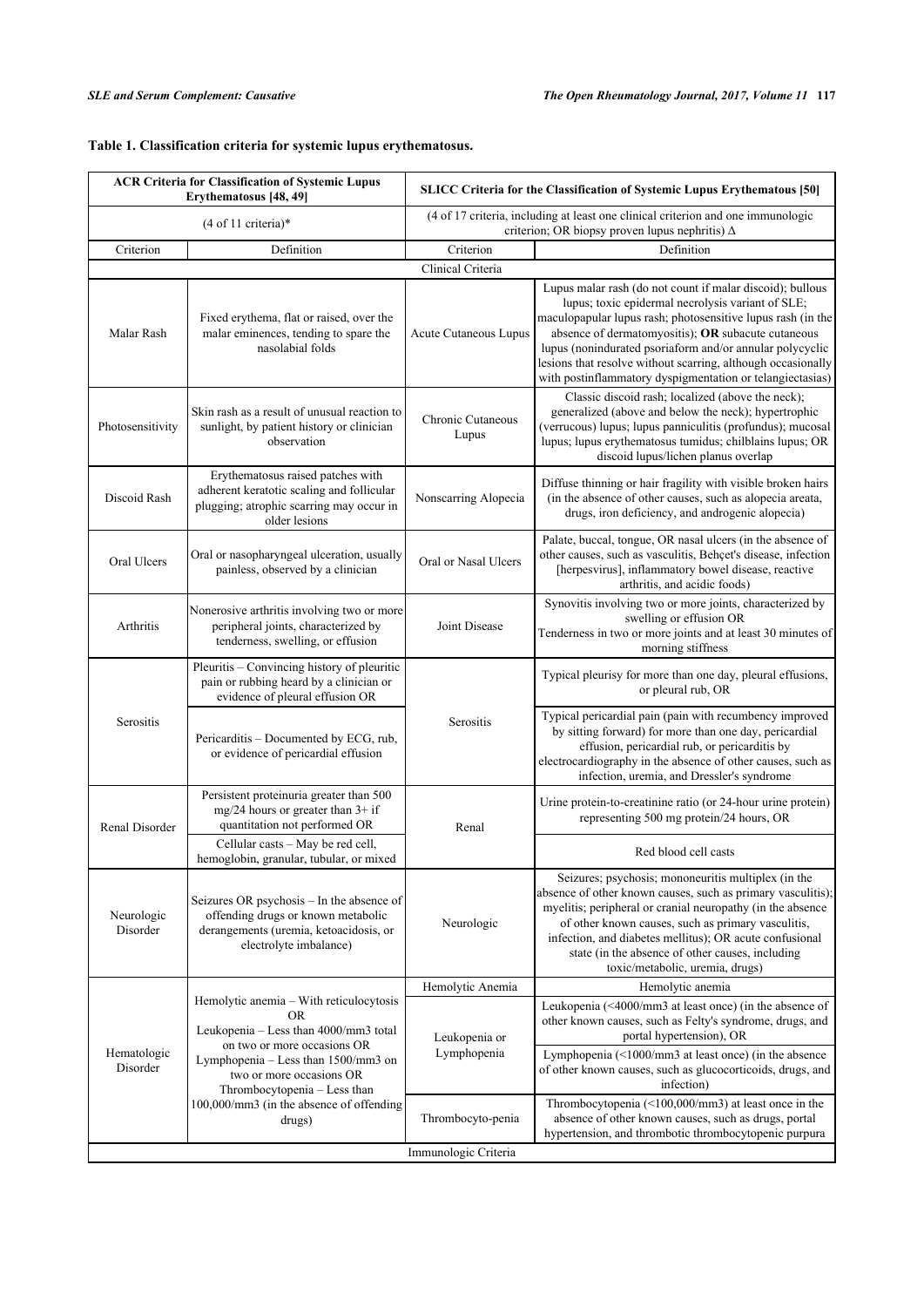*(Table 1) contd.....*

| <b>ACR Criteria for Classification of Systemic Lupus</b><br>Erythematosus [48, 49] |                                                                                                                                                                                                                                                                                                                                                                                                                                                                                                                                                                    | <b>SLICC Criteria for the Classification of Systemic Lupus Erythematous [50]</b> |                                                                                                                                                                                                                                                                                                                                                  |
|------------------------------------------------------------------------------------|--------------------------------------------------------------------------------------------------------------------------------------------------------------------------------------------------------------------------------------------------------------------------------------------------------------------------------------------------------------------------------------------------------------------------------------------------------------------------------------------------------------------------------------------------------------------|----------------------------------------------------------------------------------|--------------------------------------------------------------------------------------------------------------------------------------------------------------------------------------------------------------------------------------------------------------------------------------------------------------------------------------------------|
| <b>ANA</b>                                                                         | An abnormal titer of ANA by<br>immunofluorescence or an equivalent<br>assay at any point in time and in the<br>absence of drugs known to be associated<br>with "drug-induced lupus" syndrome                                                                                                                                                                                                                                                                                                                                                                       | <b>ANA</b>                                                                       | ANA level above laboratory reference range                                                                                                                                                                                                                                                                                                       |
| Immunologic<br>Disorders                                                           | Anti-DNA – Antibody to native DNA in<br>abnormal titer OR<br>Anti-Sm – Presence of antibody to Sm<br>nuclear antigen OR<br>Positive finding of antiphospholipid<br>antibody based on an abnormal serum<br>level of IgG or IgM anticardiolipin<br>antibodies, on a positive test result for<br>lupus anticoagulant using a standard<br>method, or on a false-positive serologic<br>test for syphilis known to be positive for at<br>least six months and confirmed by<br>Treponema pallidum immobilization or<br>fluorescent treponemal antibody<br>absorption test | Anti-dsDNA                                                                       | Anti-dsDNA antibody level above laboratory reference<br>range (or $\geq$ twofold the reference range if tested by ELISA)                                                                                                                                                                                                                         |
|                                                                                    |                                                                                                                                                                                                                                                                                                                                                                                                                                                                                                                                                                    | Anti-Sm                                                                          | Presence of antibody to Sm nuclear antigen                                                                                                                                                                                                                                                                                                       |
|                                                                                    |                                                                                                                                                                                                                                                                                                                                                                                                                                                                                                                                                                    | Antiphospholipid                                                                 | Antiphospholipid antibody positivity as determined by any<br>of the following: Positive test result for lupus<br>anticoagulant; false-positive test result for rapid plasma<br>reagin; medium- or high-titer anticardiolipin antibody level<br>(IgA, IgG, or IgM); or positive test result for anti-beta 2-<br>glycoprotein I (IgA, IgG, or IgM) |
|                                                                                    |                                                                                                                                                                                                                                                                                                                                                                                                                                                                                                                                                                    | Low Complement                                                                   | Low C3; low C4; OR low CH50                                                                                                                                                                                                                                                                                                                      |
|                                                                                    |                                                                                                                                                                                                                                                                                                                                                                                                                                                                                                                                                                    | Direct Coombs' Test                                                              | Direct Coombs' test in the absence of hemolytic anemia                                                                                                                                                                                                                                                                                           |

ACR: American College of Rheumatology; SLICC: Systemic Lupus International Collaborating Clinics; SLE: systemic lupus erythematosus; ECG: electrocardiogram; ANA: antinuclear antibodies; Anti-Sm: anti-Smith antibody; IgG: immunoglobulin G; IgM: immunoglobulin M; Anti-dsDNA: anti-double-stranded DNA; ELISA: enzyme-linked immunosorbent assay; IgA: immunoglobulin A. \* For the ACR criteria, no distinction is made between clinical and immunologic criteria in determining whether the required number has been met. The classification is based upon 11 criteria. For the purpose of identifying patients in clinical studies, a person is said to have SLE if any 4 or more of the 11 criteria are present, serially or simultaneously, during any interval of observation. ¶ For the SLICC criteria, criteria are cumulative and need not be presently concurrently. A patient is classified as having SLE if he or she satisfies four of the clinical and immunologic criteria used in the SLICC classification criteria, including at least one clinical criterion and one immunologic criterion. Δ Alternatively, according to the SLICC criteria, a patient is classified as having SLE if he or she has biopsy-proven nephritis compatible with SLE in the presence of ANAs or anti-dsDNA antibodies.

<span id="page-5-0"></span>

**Fig. (2). Complement activation through three distinct 'pathways': the 'classical pathway'; the 'lectin pathway' and the 'alternative pathway.'** FB: Factor B, FD: Factor D, FP: Factor P (Properdin), FI: Factor I, RCA: Regulators of Complement Activation, MAC: Membrane Attack Complex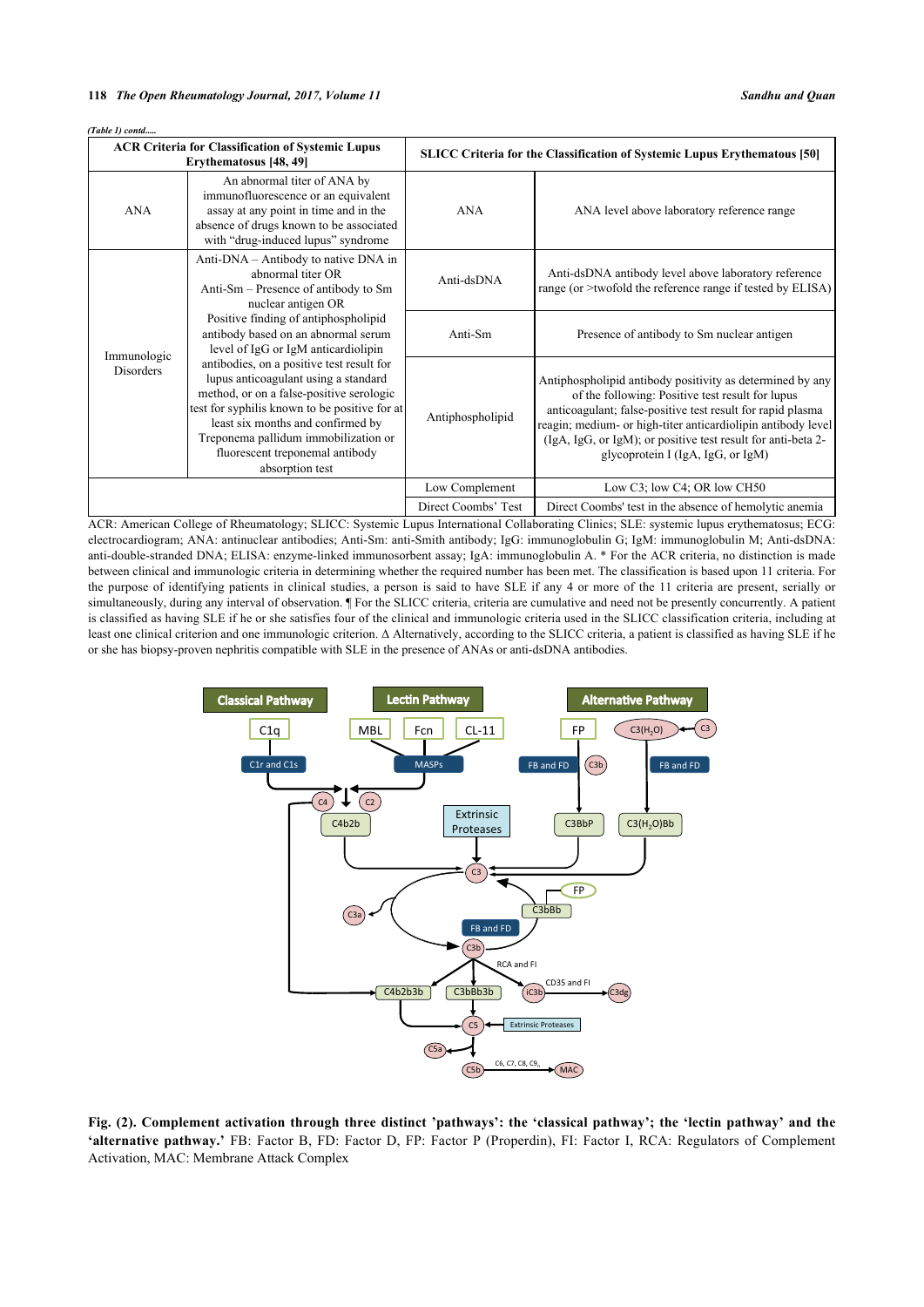Complement activation is an important component of SLE pathogenesis and it is still recommended to continue monitoring serum levels of C3 and C4 to assess for disease activity. However, decreased complement levels are not consistently associated with disease flares, and the disadvantages of measuring complement levels include variations in genetic polymorphisms, synthesis variability and autoantibodies that may activate complement in vivo irrespective of disease activity.

It is clinically important to find novel ways to assess disease activity in SLE. With recent studies demonstrating that increased levels of serum cell-bound complement activation products may more accurately reflect disease activity than conventional complement C3 and C4 monitoring, we believe that this is an important area for future SLE research and look forward to further studies on research in the complement in SLE.

# **ETHICS APPROVAL AND CONSENT TO PARTICIPATE**

Not applicable.

# **HUMAN AND ANIMAL RIGHTS**

No Animals/Humans were used for studies that are base of this research.

# **CONSENT FOR PUBLICATION**

Not applicable.

# **CONFLICT OF INTEREST**

The authors declare no conflict of interest, financial or otherwise.

# **ACKNOWLEDGEMENTS**

Declared none.

# **REFERENCES**

- <span id="page-6-0"></span>[1] Danchenko N, Satia JA, Anthony MS. Epidemiology of systemic lupus erythematosus: A comparison of worldwide disease burden. Lupus 2006; 15(5): 308-18.
	- [\[http://dx.doi.org/10.1191/0961203306lu2305xx](http://dx.doi.org/10.1191/0961203306lu2305xx)] [PMID: [16761508\]](http://www.ncbi.nlm.nih.gov/pubmed/16761508)
- <span id="page-6-1"></span>[2] Petri M, Orbai AM, Alarcón GS, *et al.* Derivation and validation of the systemic lupus international collaborating clinics classification criteria for systemic lupus erythematosus. Arthritis Rheum 2012; 64(8): 2677-86. [\[http://dx.doi.org/10.1002/art.34473](http://dx.doi.org/10.1002/art.34473)] [PMID: [22553077\]](http://www.ncbi.nlm.nih.gov/pubmed/22553077)
- <span id="page-6-2"></span>[3] Egner W. The use of laboratory tests in the diagnosis of SLE. J Clin Pathol 2000; 53(6): 424-32. [\[http://dx.doi.org/10.1136/jcp.53.6.424\]](http://dx.doi.org/10.1136/jcp.53.6.424) [PMID: [10911799](http://www.ncbi.nlm.nih.gov/pubmed/10911799)]
- <span id="page-6-3"></span>[4] Manderson AP, Botto M, Walport MJ. The role of complement in the development of systemic lupus erythematosus. Annu Rev Immunol 2004; 22: 431-56.

[\[http://dx.doi.org/10.1146/annurev.immunol.22.012703.104549](http://dx.doi.org/10.1146/annurev.immunol.22.012703.104549)] [PMID: [15032584](http://www.ncbi.nlm.nih.gov/pubmed/15032584)]

- <span id="page-6-4"></span>[5] Liu CC, Manzi S, Kao AH, Navratil JS, Ahearn JM. Cell-bound complement biomarkers for systemic lupus erythematosus: From benchtop to bedside. Rheum Dis Clin North Am 2010; 36(1): 161-72. [\[http://dx.doi.org/10.1016/j.rdc.2009.12.003](http://dx.doi.org/10.1016/j.rdc.2009.12.003)] [PMID: [20202597\]](http://www.ncbi.nlm.nih.gov/pubmed/20202597)
- <span id="page-6-5"></span>[6] Putterman C, Furie R, Ramsey-Goldman R, *et al.* Cell-bound complement activation products in systemic lupus erythematosus: Comparison with anti-double-stranded DNA and standard complement measurements. Lupus Sci Med 2014; 1(1): e000056. [\[http://dx.doi.org/10.1136/lupus-2014-000056](http://dx.doi.org/10.1136/lupus-2014-000056)] [PMID: [25396070](http://www.ncbi.nlm.nih.gov/pubmed/25396070)]
- <span id="page-6-6"></span>[7] Coulthard LG, Woodruff TM. Is the complement activation product C3a a proinflammatory molecule? Re-evaluating the evidence and the myth. J Immunol 2015; 194(8): 3542-8. [\[http://dx.doi.org/10.4049/jimmunol.1403068\]](http://dx.doi.org/10.4049/jimmunol.1403068) [PMID: [25848071](http://www.ncbi.nlm.nih.gov/pubmed/25848071)]
- [8] Da Silva WD, Eisele JW, Lepow IH. Complement as a mediator of inflammation. 3. Purification of the activity with anaphylatoxin properties generated by interaction of the first four components of complement and its identification as a cleavage product of C'3. J Exp Med 1967; 126(6): 1027-48.

[\[http://dx.doi.org/10.1084/jem.126.6.1027\]](http://dx.doi.org/10.1084/jem.126.6.1027) [PMID: [6069927](http://www.ncbi.nlm.nih.gov/pubmed/6069927)]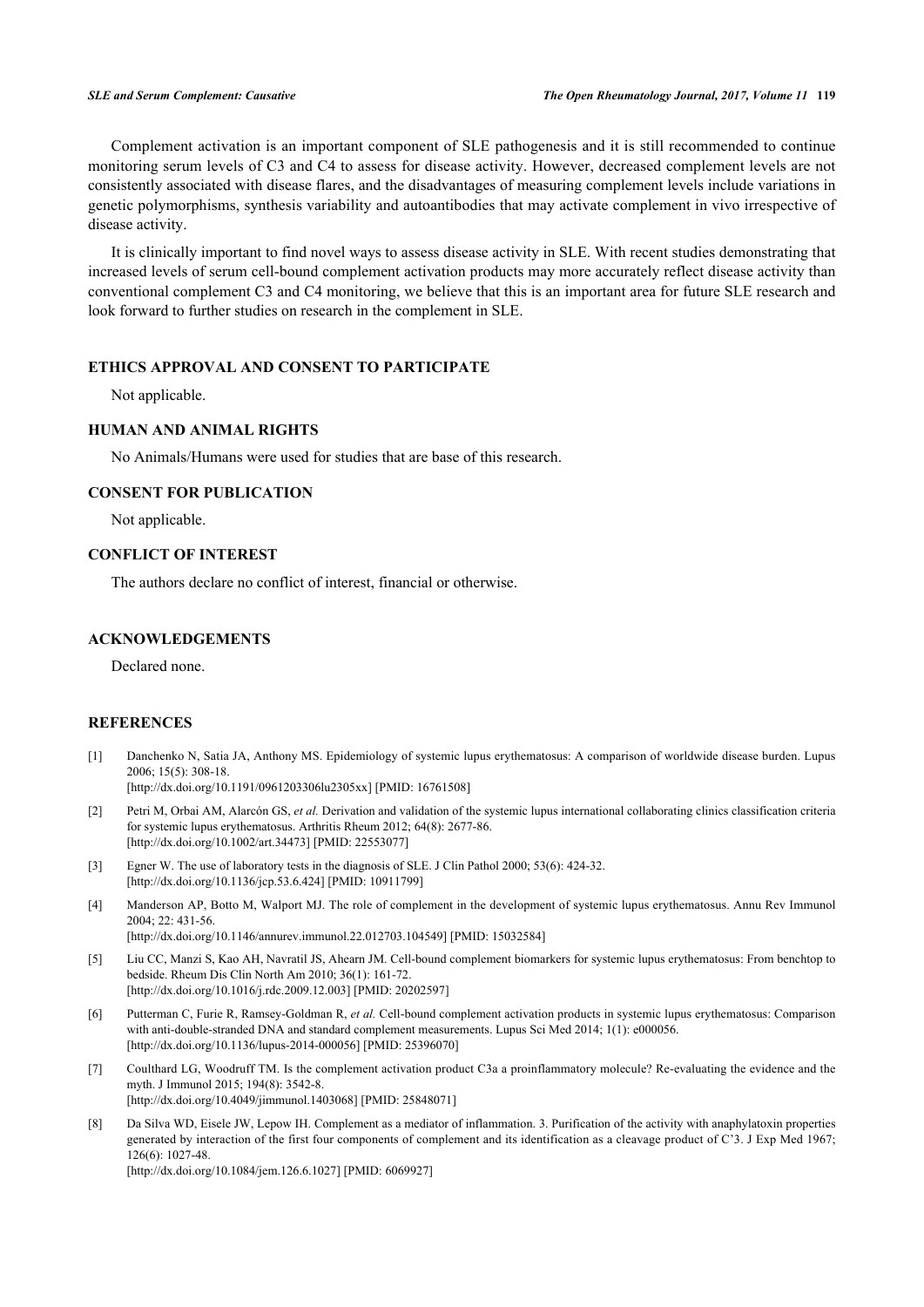- <span id="page-7-0"></span>[9] Osler AG, Randall HG, Hill BM, Ovary Z. Studies on the mechanism of hypersensitivity phenomena. III. The participation of complement in the formation of anaphylatoxin. J Exp Med 1959; 110(2): 311-39. [\[http://dx.doi.org/10.1084/jem.110.2.311\]](http://dx.doi.org/10.1084/jem.110.2.311) [PMID: [13673141](http://www.ncbi.nlm.nih.gov/pubmed/13673141)]
- <span id="page-7-1"></span>[10] Dempsey PW, Allison ME, Akkaraju S, Goodnow CC, Fearon DT. C3d of complement as a molecular adjuvant: Bridging innate and acquired immunity. Science 1996; 271(5247): 348-50. [\[http://dx.doi.org/10.1126/science.271.5247.348](http://dx.doi.org/10.1126/science.271.5247.348)] [PMID: [8553069\]](http://www.ncbi.nlm.nih.gov/pubmed/8553069)
- <span id="page-7-2"></span>[11] Korb LC, Ahearn JM. C1q binds directly and specifically to surface blebs of apoptotic human keratinocytes: complement deficiency and systemic lupus erythematosus revisited. J Immunol 1997; 158(10): 4525-8. [PMID: [9144462\]](http://www.ncbi.nlm.nih.gov/pubmed/9144462)
- [12] Taylor PR, Carugati A, Fadok VA, *et al.* A hierarchical role for classical pathway complement proteins in the clearance of apoptotic cells *in vivo.* J Exp Med 2000; 192(3): 359-66. [\[http://dx.doi.org/10.1084/jem.192.3.359\]](http://dx.doi.org/10.1084/jem.192.3.359) [PMID: [10934224](http://www.ncbi.nlm.nih.gov/pubmed/10934224)]
- <span id="page-7-3"></span>[13] Navratil JS, Korb LC, Ahearn JM. Systemic lupus erythematosus and complement deficiency: Clues to a novel role for the classical complement pathway in the maintenance of immune tolerance. Immunopharmacology 1999; 42(1-3): 47-52. [\[http://dx.doi.org/10.1016/S0162-3109\(99\)00018-1\]](http://dx.doi.org/10.1016/S0162-3109(99)00018-1) [PMID: [10408365](http://www.ncbi.nlm.nih.gov/pubmed/10408365)]
- <span id="page-7-4"></span>[14] Botto M, Kirschfink M, Macor P, Pickering MC, Würzner R, Tedesco F. Complement in human diseases: Lessons from complement deficiencies. Mol Immunol 2009; 46(14): 2774-83. [\[http://dx.doi.org/10.1016/j.molimm.2009.04.029](http://dx.doi.org/10.1016/j.molimm.2009.04.029)] [PMID: [19481265\]](http://www.ncbi.nlm.nih.gov/pubmed/19481265)
- [15] Grumach AS, Kirschfink M. Are complement deficiencies really rare? Overview on prevalence, clinical importance and modern diagnostic approach. Mol Immunol 2014; 61(2): 110-7. [\[http://dx.doi.org/10.1016/j.molimm.2014.06.030](http://dx.doi.org/10.1016/j.molimm.2014.06.030)] [PMID: [25037634\]](http://www.ncbi.nlm.nih.gov/pubmed/25037634)
- <span id="page-7-5"></span>[16] Pettigrew HD, Teuber SS, Gershwin ME. Clinical significance of complement deficiencies. Annals of the New York academy of science. Boston: Blackwell Publishing 2009; p. 108.
- <span id="page-7-6"></span>[17] Bryan AR, Wu EY. Complement deficiencies in systemic lupus erythematosus. Curr Allergy Asthma Rep 2014; 14(7): 448. [\[http://dx.doi.org/10.1007/s11882-014-0448-2\]](http://dx.doi.org/10.1007/s11882-014-0448-2) [PMID: [24816552](http://www.ncbi.nlm.nih.gov/pubmed/24816552)]
- <span id="page-7-8"></span>[18] Figueroa JE, Densen P. Infectious diseases associated with complement deficiencies. Clin Microbiol Rev 1991; 4(3): 359-95. [\[http://dx.doi.org/10.1128/CMR.4.3.359\]](http://dx.doi.org/10.1128/CMR.4.3.359) [PMID: [1889047](http://www.ncbi.nlm.nih.gov/pubmed/1889047)]
- <span id="page-7-7"></span>[19] Elliott JA Jr, Mathieson DR. Complement in disseminated (systemic) lupus erythematosus. AMA Arch Derm Syphilol 1953; 68(2): 119-28. [\[http://dx.doi.org/10.1001/archderm.1953.01540080003001](http://dx.doi.org/10.1001/archderm.1953.01540080003001)] [PMID: [13064837\]](http://www.ncbi.nlm.nih.gov/pubmed/13064837)
- <span id="page-7-9"></span>[20] Schur PH. Complement testing in the diagnosis of immune and autoimmune diseases. Am J Clin Pathol 1977; 68(5)(Suppl.): 647-59. [PMID: [335876\]](http://www.ncbi.nlm.nih.gov/pubmed/335876)
- <span id="page-7-10"></span>[21] Perrin LH, Lambert PH, Miescher PA. Complement breakdown products in plasma from patients with systemic lupus erythematosus and patients with membranoproliferative or other glomerulonephritis. J Clin Invest 1975; 56(1): 165-76. [\[http://dx.doi.org/10.1172/JCI108065\]](http://dx.doi.org/10.1172/JCI108065) [PMID: [1141431](http://www.ncbi.nlm.nih.gov/pubmed/1141431)]
- <span id="page-7-11"></span>[22] Morrow WJ, Williams DJ, Ferec C, et al. The use of C3d as a means of monitoring clinical activity in systemic lupus erythematosus and rheumatoid arthritis. Ann Rheum Dis 1983; 42(6): 668-71. [\[http://dx.doi.org/10.1136/ard.42.6.668](http://dx.doi.org/10.1136/ard.42.6.668)] [PMID: [6606402\]](http://www.ncbi.nlm.nih.gov/pubmed/6606402)
- <span id="page-7-12"></span>[23] Roumenina LT, Sène D, Radanova M, *et al.* Functional complement C1q abnormality leads to impaired immune complexes and apoptotic cell clearance. J Immunol 2011; 187(8): 4369-73. [\[http://dx.doi.org/10.4049/jimmunol.1101749\]](http://dx.doi.org/10.4049/jimmunol.1101749) [PMID: [21930969](http://www.ncbi.nlm.nih.gov/pubmed/21930969)]
- <span id="page-7-13"></span>[24] Marto M, Bertolaccini ML, Calabuig E, Hughes GRV, Khamashta MA. Anti-C1q antibodies in nephritis: Correlation between titres and renal disease activity and positive predictive value in systemic lupus erythematosus. Ann Rehum Dis 2005; 64(3): 444-8.
- <span id="page-7-14"></span>[25] Stegert M, Bock M, Trendelenburg M. Clinical presentation of human C1q deficiency: How much of a lupus?. Mol Immunol 2015; 67(1): 3-11.
	- [\[http://dx.doi.org/10.1016/j.molimm.2015.03.007](http://dx.doi.org/10.1016/j.molimm.2015.03.007)] [PMID: [25846716\]](http://www.ncbi.nlm.nih.gov/pubmed/25846716)
- <span id="page-7-15"></span>[26] Daha MR, Hazevoet HM, Hermans J, Van Es LA, Cats A. Relative importance of C4 binding protein in the modulation of the classical pathway C3 convertase in patients with systemic lupus erythematosus. Clin Exp Immunol 1983; 54(1): 248-52. [PMID: [6604610\]](http://www.ncbi.nlm.nih.gov/pubmed/6604610)
- <span id="page-7-16"></span>[27] Perrin LH, Lambert PH, Nydegger UE, Miescher PA. Quantitation of C3PA (properdin factor B) and other complement components in diseases associated with a low C3 level. Clin Immunol Immunopathol 1973; 2(1): 16-27. [\[http://dx.doi.org/10.1016/0090-1229\(73\)90032-9](http://dx.doi.org/10.1016/0090-1229(73)90032-9)] [PMID: [4204416](http://www.ncbi.nlm.nih.gov/pubmed/4204416)]
- <span id="page-7-17"></span>[28] Mayes JT, Schreiber RD, Cooper NR. Development and application of an enzyme-linked immunosorbent assay for the quantitation of alternative complement pathway activation in human serum. J Clin Invest 1984; 73(1): 160-70. [\[http://dx.doi.org/10.1172/JCI111187\]](http://dx.doi.org/10.1172/JCI111187) [PMID: [6418767](http://www.ncbi.nlm.nih.gov/pubmed/6418767)]
- <span id="page-7-18"></span>[29] Law SK, Dodds AW, Porter RR. A comparison of the properties of two classes, C4A and C4B, of the human complement component C4. EMBO J 1984; 3(8): 1819-23. [PMID: [6332733\]](http://www.ncbi.nlm.nih.gov/pubmed/6332733)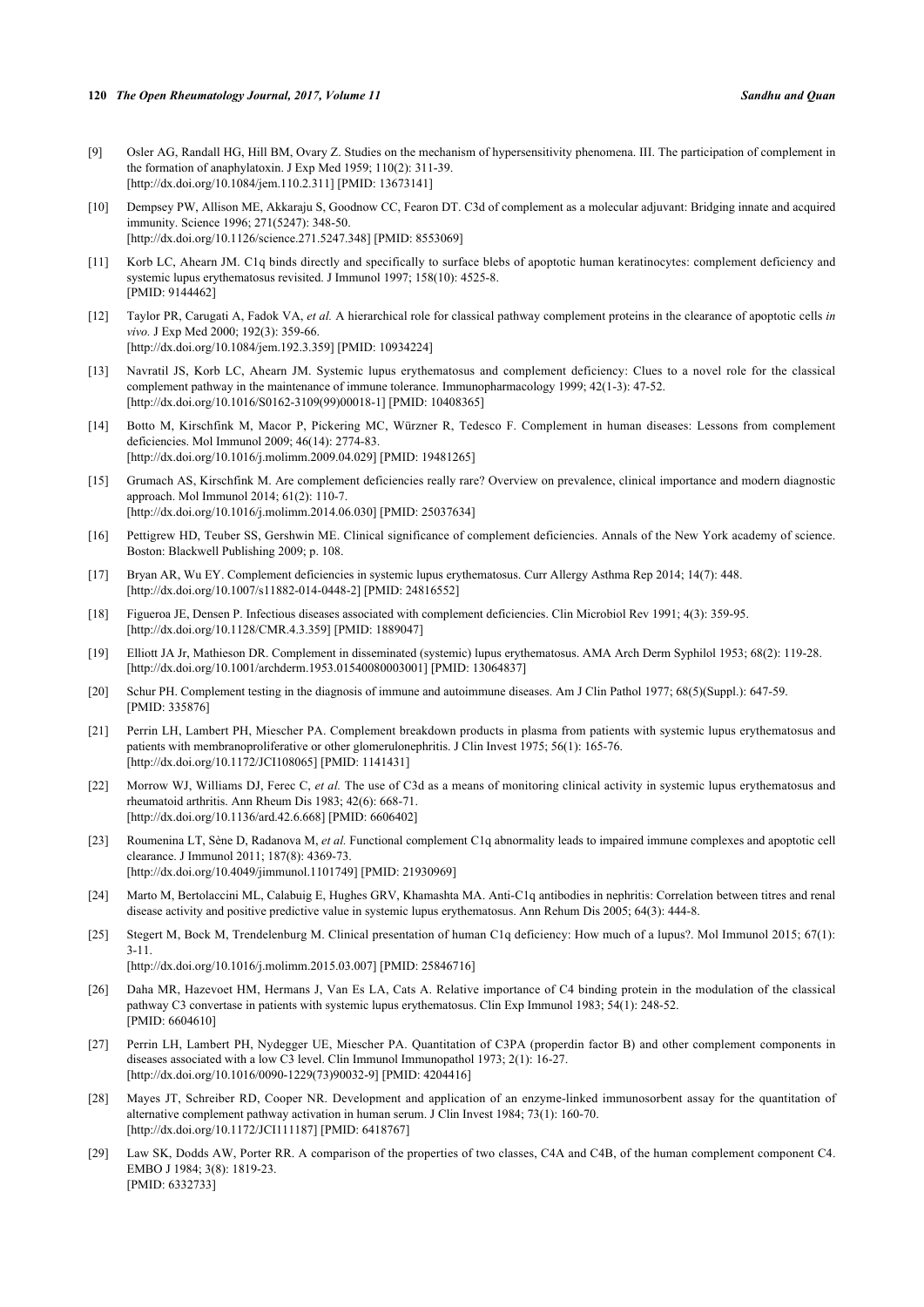- <span id="page-8-0"></span>[30] Wu YL, Hauptmann G, Viguier M, Yu CY. Molecular basis of complete complement C4 deficiency in two North-African families with systemic lupus erythematosus. Genes Immun 2009; 10(5): 433-45. [\[http://dx.doi.org/10.1038/gene.2009.10\]](http://dx.doi.org/10.1038/gene.2009.10) [PMID: [19279649](http://www.ncbi.nlm.nih.gov/pubmed/19279649)]
- [31] Yang Y, Chung EK, Zhou B, *et al.* The intricate role of complement component C4 in human systemic lupus erythematosus. Curr Dir Autoimmun 2004; 7: 98-132. [\[http://dx.doi.org/10.1159/000075689\]](http://dx.doi.org/10.1159/000075689) [PMID: [14719377](http://www.ncbi.nlm.nih.gov/pubmed/14719377)]
- <span id="page-8-1"></span>[32] Pickering MC, Botto M, Taylor PR, Lachmann PJ, Walport MJ. Systemic lupus erythematosus, complement deficiency, and apoptosis. Adv Immunol 2000; 76: 227-324. [\[http://dx.doi.org/10.1016/S0065-2776\(01\)76021-X\]](http://dx.doi.org/10.1016/S0065-2776(01)76021-X) [PMID: [11079100](http://www.ncbi.nlm.nih.gov/pubmed/11079100)]
- <span id="page-8-2"></span>[33] Fernando MM, Stevens CR, Walsh EC, *et al.* Defining the role of the MHC in autoimmunity: A review and pooled analysis. PLoS Genet 2008; 4(4): e1000024. [\[http://dx.doi.org/10.1371/journal.pgen.1000024](http://dx.doi.org/10.1371/journal.pgen.1000024)] [PMID: [18437207\]](http://www.ncbi.nlm.nih.gov/pubmed/18437207)
- <span id="page-8-3"></span>[34] Wu YL, Yang Y, Chung EK, *et al.* Phenotypes, genotypes and disease susceptibility associated with gene copy number variations: Complement C4 CNVs in European American healthy subjects and those with systemic lupus erythematosus. Cytogenet Genome Res 2008;  $123(1-4): 131-41.$ [\[http://dx.doi.org/10.1159/000184700\]](http://dx.doi.org/10.1159/000184700) [PMID: [19287147](http://www.ncbi.nlm.nih.gov/pubmed/19287147)]
- [35] Wouters D, Van Schouwenburg P, Van Der Horst A, *et al.* High-throughput analysis of the C4 polymorphism by a combination of MLPA and isotype-specific ELISA's. Mol Immunol 2009; 46(4): 592-600. [\[http://dx.doi.org/10.1016/j.molimm.2008.07.028](http://dx.doi.org/10.1016/j.molimm.2008.07.028)] [PMID: [19062096\]](http://www.ncbi.nlm.nih.gov/pubmed/19062096)
- <span id="page-8-4"></span>[36] Margery-Muir AA, Wetherall JD, Castley AS, *et al.* Establishment of gene copy number-specific normal ranges for serum C4 and its utility for interpretation in patients with chronically low serum C4 concentrations. Arthritis Rheumatol 2014; 66(9): 2512-20. [\[http://dx.doi.org/10.1002/art.38680](http://dx.doi.org/10.1002/art.38680)] [PMID: [24757030\]](http://www.ncbi.nlm.nih.gov/pubmed/24757030)
- <span id="page-8-5"></span>[37] Tsukamoto H, Horiuchi T. [Clinical aspects of the complement system]. Rinsho Byori 2006; 54(7): 757-62. [PMID: [16913667\]](http://www.ncbi.nlm.nih.gov/pubmed/16913667)
- <span id="page-8-6"></span>[38] Ho A, Barr SG, Magder LS, Petri M. A decrease in complement is associated with increased renal and hematologic activity in patients with systemic lupus erythematosus. Arthritis Rheum 2001; 44(10): 2350-7. [\[http://dx.doi.org/10.1002/1529-0131\(200110\)44:10<2350::AID-ART398>3.0.CO;2-A](http://dx.doi.org/10.1002/1529-0131(200110)44:10<2350::AID-ART398>3.0.CO;2-A)] [PMID: [11665976\]](http://www.ncbi.nlm.nih.gov/pubmed/11665976)
- <span id="page-8-7"></span>[39] Sturfelt G, Sjöholm AG. Complement components, complement activation, and acute phase response in systemic lupus erythematosus. Int Arch Allergy Appl Immunol 1984; 75(1): 75-83. [\[http://dx.doi.org/10.1159/000233593\]](http://dx.doi.org/10.1159/000233593) [PMID: [6086533](http://www.ncbi.nlm.nih.gov/pubmed/6086533)]
- <span id="page-8-8"></span>[40] Couser WG. Glomerulonephritis. Lancet 1999; 353(9163): 1509-15. [\[http://dx.doi.org/10.1016/S0140-6736\(98\)06195-9\]](http://dx.doi.org/10.1016/S0140-6736(98)06195-9) [PMID: [10232333](http://www.ncbi.nlm.nih.gov/pubmed/10232333)]
- <span id="page-8-9"></span>[41] Cavallo T. Membranous nephropathy. Insights from Heymann nephritis. Am J Pathol 1994; 144(4): 651-8. [PMID: [8160766\]](http://www.ncbi.nlm.nih.gov/pubmed/8160766)
- <span id="page-8-10"></span>[42] Walport MJ. Complement and systemic lupus erythematosus. Arthritis Res 2002; 4(Suppl. 3): S279-93. [\[http://dx.doi.org/10.1186/ar586](http://dx.doi.org/10.1186/ar586)] [PMID: [12110148\]](http://www.ncbi.nlm.nih.gov/pubmed/12110148)
- <span id="page-8-11"></span>[43] Liu CC, Manzi S, Kao AH, Navratil JS, Ahearn JM. Cell-bound complement biomarkers for systemic lupus erythematosus: from benchtop to bedside. Rheum Dis Clin North Am 2010; 36(1): 161-72. [\[http://dx.doi.org/10.1016/j.rdc.2009.12.003](http://dx.doi.org/10.1016/j.rdc.2009.12.003)] [PMID: [20202597\]](http://www.ncbi.nlm.nih.gov/pubmed/20202597)
- <span id="page-8-12"></span>[44] Kalunian KC, Chatham WW, Massarotti EM, *et al.* Measurement of cell-bound complement activation products enhances diagnostic performance in systemic lupus erythematosus. Arthritis Rheum 2012; 64(12): 4040-7. [\[http://dx.doi.org/10.1002/art.34669](http://dx.doi.org/10.1002/art.34669)] [PMID: [22932861\]](http://www.ncbi.nlm.nih.gov/pubmed/22932861)
- <span id="page-8-13"></span>[45] Buyon JP, Tamerius J, Belmont HM, Abramson SB. Assessment of disease activity and impending flare in patients with systemic lupus erythematosus. Comparison of the use of complement split products and conventional measurements of complement. Arthritis Rheum 1992; 35(9): 1028-37. [\[http://dx.doi.org/10.1002/art.1780350907](http://dx.doi.org/10.1002/art.1780350907)] [PMID: [1418018\]](http://www.ncbi.nlm.nih.gov/pubmed/1418018)
- <span id="page-8-14"></span>[46] Askanase A, Hui-Yuen J, Conklin J, *et al.* Cell-Bound complement activation products have high sensitivity and specificity in childhoodonset systemic lupus erythematosus and juvenile idiopathic arthritis [abstract]. Arthritis Rheumatol 2015; 67(Suppl 10).
- <span id="page-8-15"></span>[47] Mossell J, Goldman JA, Barken D, Alexander RV. The avise lupus test and cell-bound complement activation products aid the diagnosis of systemic lupus erythematosus. Open Rheumatol J 2016; 10: 71-80. [\[http://dx.doi.org/10.2174/1874312901610010071\]](http://dx.doi.org/10.2174/1874312901610010071) [PMID: [27867431](http://www.ncbi.nlm.nih.gov/pubmed/27867431)]
- <span id="page-8-16"></span>[48] Tan EM, Cohen AS, Fries JF, *et al.* The 1982 revised criteria for the classification of systemic lupus erythematosus. Arthritis Rheum 1982; 25(11): 1271-7. [\[http://dx.doi.org/10.1002/art.1780251101](http://dx.doi.org/10.1002/art.1780251101)] [PMID: [7138600\]](http://www.ncbi.nlm.nih.gov/pubmed/7138600)
- <span id="page-8-17"></span>[49] Hochberg MC. Updating the American college of rheumatology revised criteria for the classification of systemic lupus erythematosus. Arthritis Rheum 1997; 40(9): 1725. [\[http://dx.doi.org/10.1002/art.1780400928](http://dx.doi.org/10.1002/art.1780400928)] [PMID: [9324032\]](http://www.ncbi.nlm.nih.gov/pubmed/9324032)